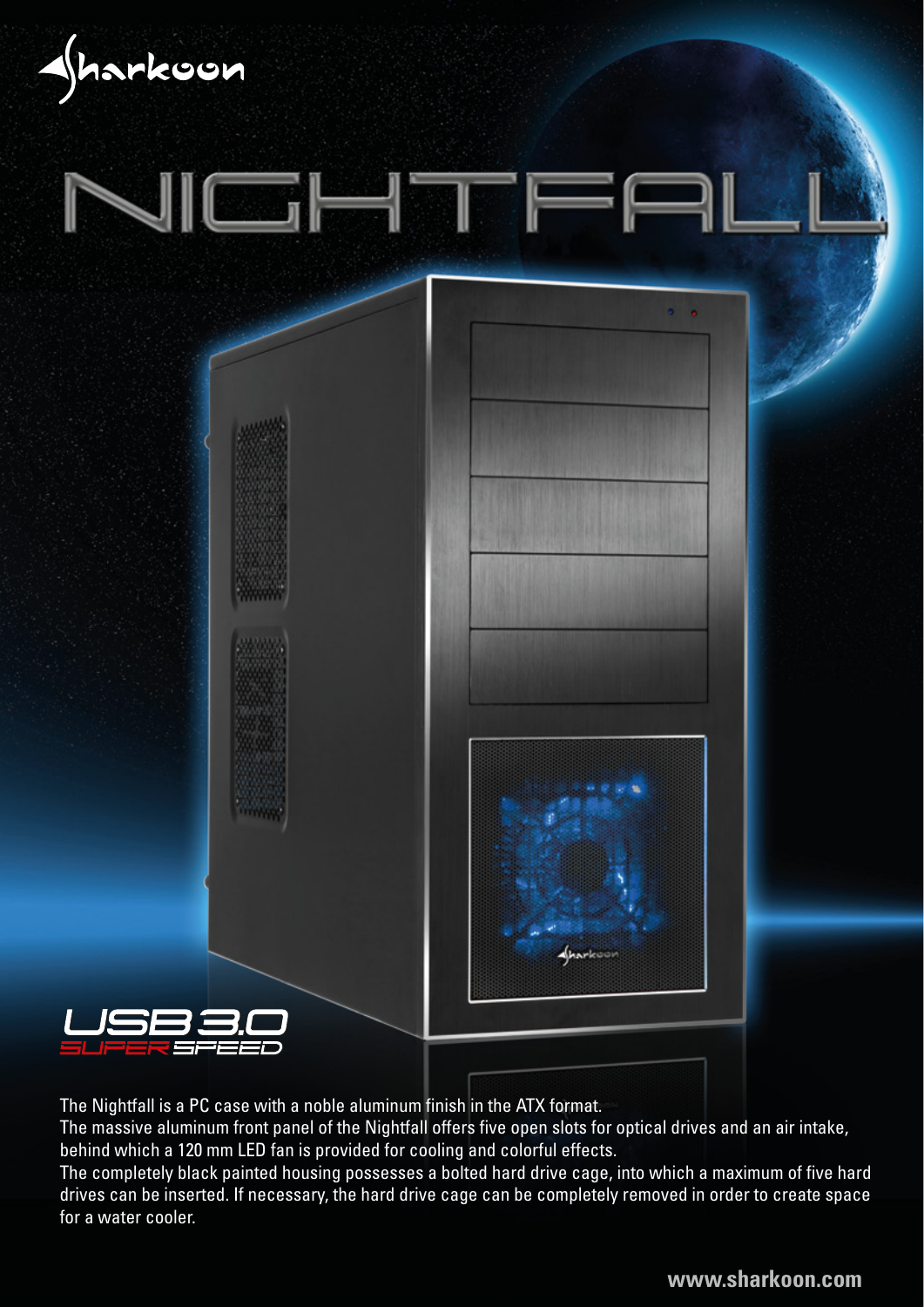





# <u> :ATLIRE!</u>

- **ATX** case
- 5x 5.25" drive bays (external)
- 5x 3.5" bays for HDDs (internal)
- Top I/O with 1x USB3.0, 2x USB2.0, 2x audio, power and reset button
- 7 slots for add-on cards
- **Aluminum front panel with air inlet**
- Quick fasteners for optical drives and HDDs, mainboard mounting panel with installation opening for coolers





Internal 19-pin connector

■ 2 openings for water cooling

ICHT

- Cable management system
- Dimensions:  $455 \times 202 \times 440$  mm (L  $\times$  W  $\times$  H)
- Weight: ~6 kg

## **Fan configuration::**

1x 120 mm LED fan as well as 3-pin and 4-pin connector (pre-installed)<br>Side panel 2x 120 mm fans (optional) Side panel 2x 120 mm fans (optional)<br>Rear panel 1x 80 mm or 1x 120 mm far  $1x 80$  mm or  $1x 120$  mm fan (optional) Top panel 1x 120 mm or 1x 140 mm fan (optional)

#### **www.sharkoon.com**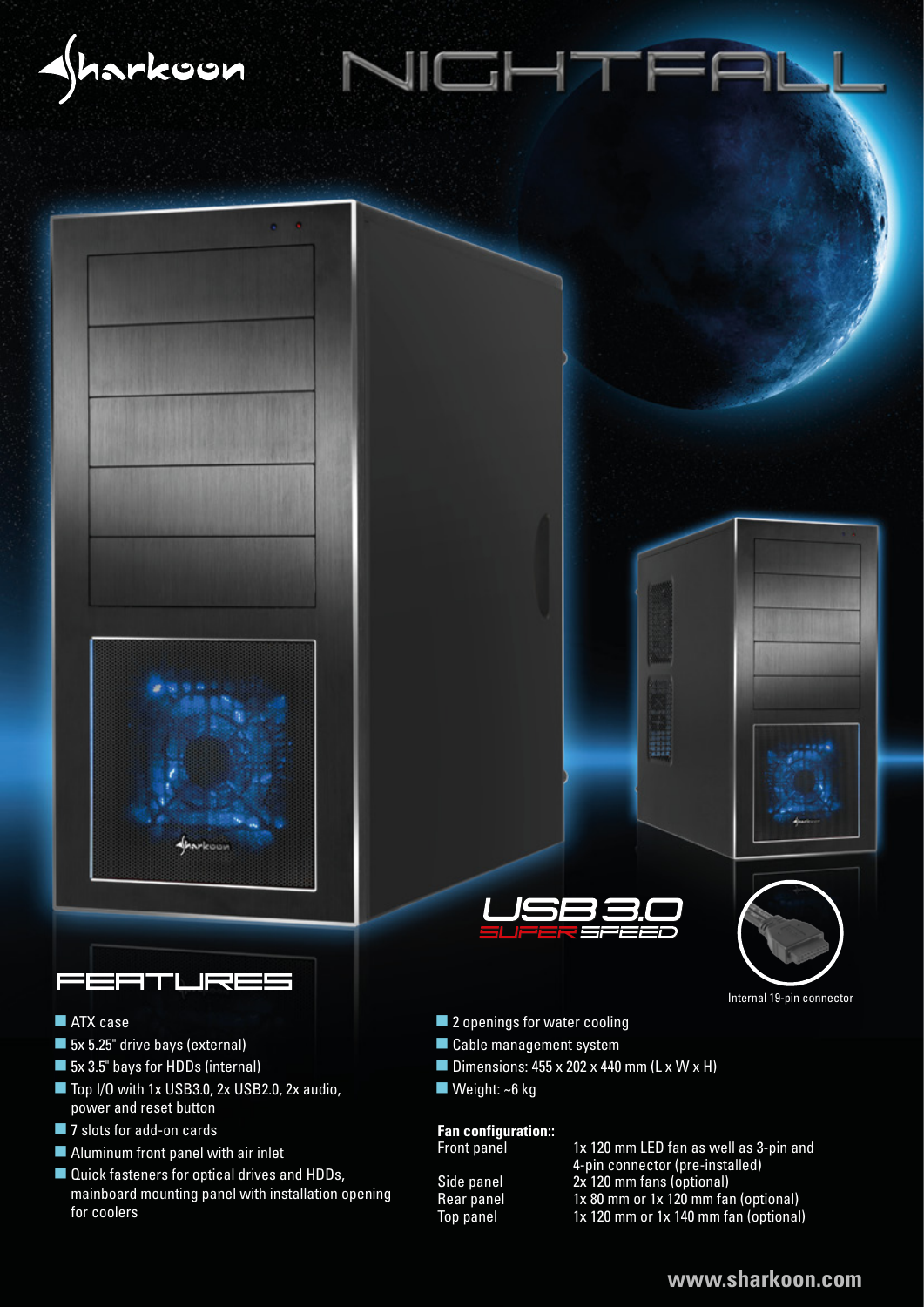



Mainboard backplate with installation opening for CPU coolers



Cable management system



### **www.sharkoon.com**